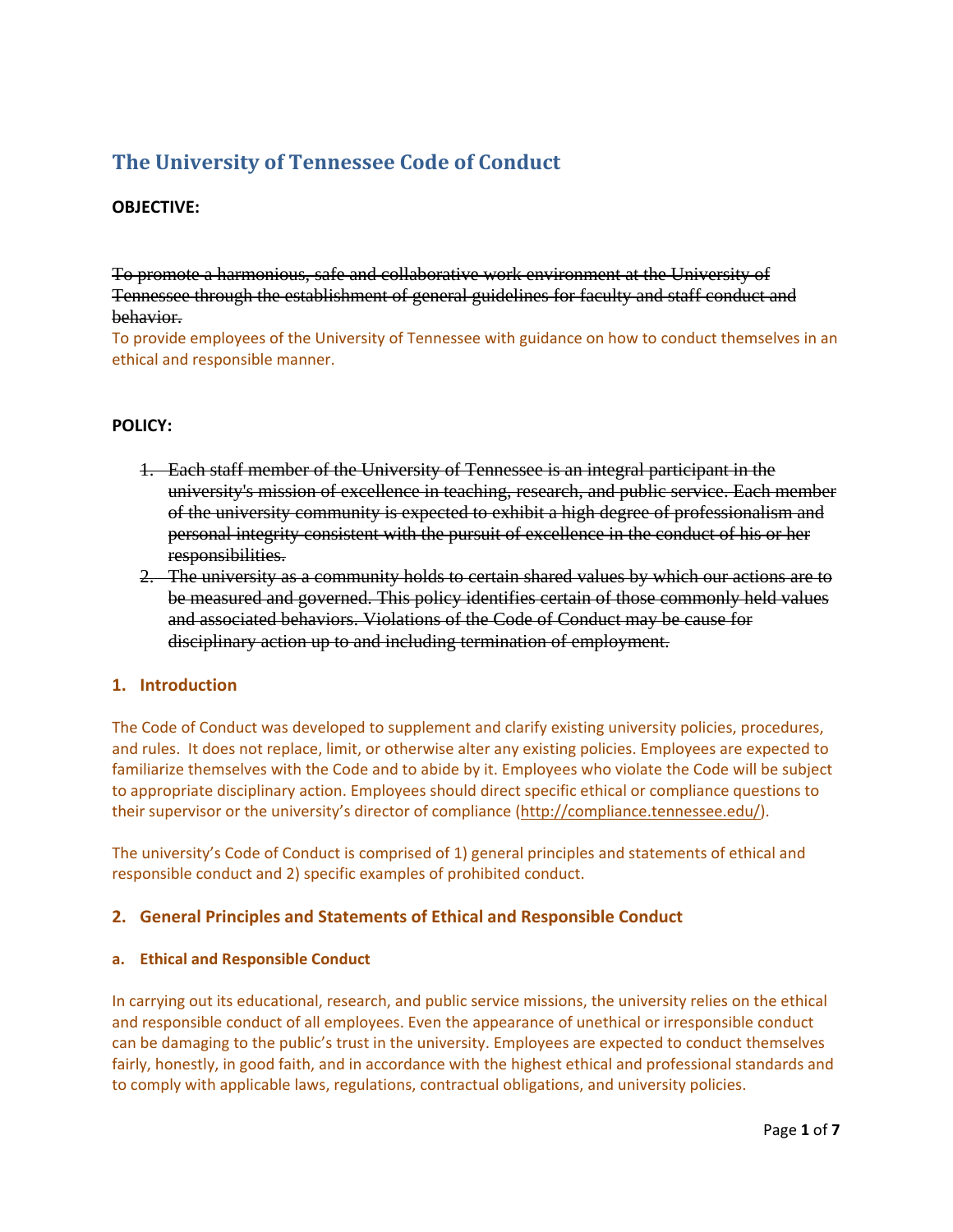#### **b. Responsible Reporting of Suspected Violations and University Response**

- i. **General Statement of Reporting Obligation.** Employees are expected to report any good‐faith concern that compliance violations might have occurred, including, but not limited to, the following: violations of state or federal law or regulations; fraud in the operations of government programs; misappropriation of state or federal resources; acts that endanger the health or safety of the public or employees; and mismanagement of programs, funds, and/or abuses of authority. Employees are expected to report compliance concerns at the earliest possible opportunity by contacting their immediate supervisor, the next level of supervision, the appropriate campus/institute compliance officer, Audit and Consulting Services (865‐974‐6611), or the Institutional Compliance office (865‐974‐4438). Employees wishing to remain anonymous should report their concerns to the State Comptroller's Fraud Hotline (1‐800‐232‐5454). Concerns will be referred to the appropriate university office for investigation. Employees are expected to cooperate fully in investigations. As required by University Policy FI0130, department heads and other management officials must report suspected fraud, waste, and abuse of university resources, and all allegations of such activity made to them, immediately to Audit and Consulting Services.
- ii. **Mandatory Reporting of Child Abuse and Child Sexual Abuse.** Employees must comply with Tennessee laws on mandatory reporting of child abuse and child sexual abuse. Tennessee laws mandate reporting by any person who has knowledge of physical or mental harm to a child if: 1) the nature of the harm reasonably indicates it was caused by brutality, abuse, or neglect; or 2) on the basis of available information, the harm reasonably appears to have been caused by brutality, abuse, or neglect. Tennessee law also mandates reporting by any person who knows or has reasonable cause to suspect that a child has been sexually abused, regardless of whether it appears the child has sustained an injury as a result of the abuse. A report of child abuse or child sexual abuse must be made immediately to one of the following authorities:
	- The Tennessee Department of Children's Services (call the Central Intake Child Abuse Hotline at 1‐877‐542‐2873 or 1‐877‐237‐0004).
	- The sheriff of the county where the child resides.
	- The chief law enforcement official of the city where the child resides.
	- A judge having juvenile jurisdiction over the child.

University police departments are not included in the list of authorities. Reporting to university police, a supervisor, or any other university official or employee does not satisfy an individual's duty to report child abuse or child sexual abuse to one of the authorities listed above.

iii. **Protection from Retaliatory Discharge.** Employees are protected from retaliatory discharge if in good faith they report or attempt to report illegal activities, or if they refuse to participate in illegal activities. For purposes of this policy, illegal activities are violations of the civil or criminal code of this state or the United States or any regulation intended to protect the public health, safety, or welfare. Employees are also protected from other forms of retaliation for reporting or seeking guidance regarding potential or actual criminal conduct.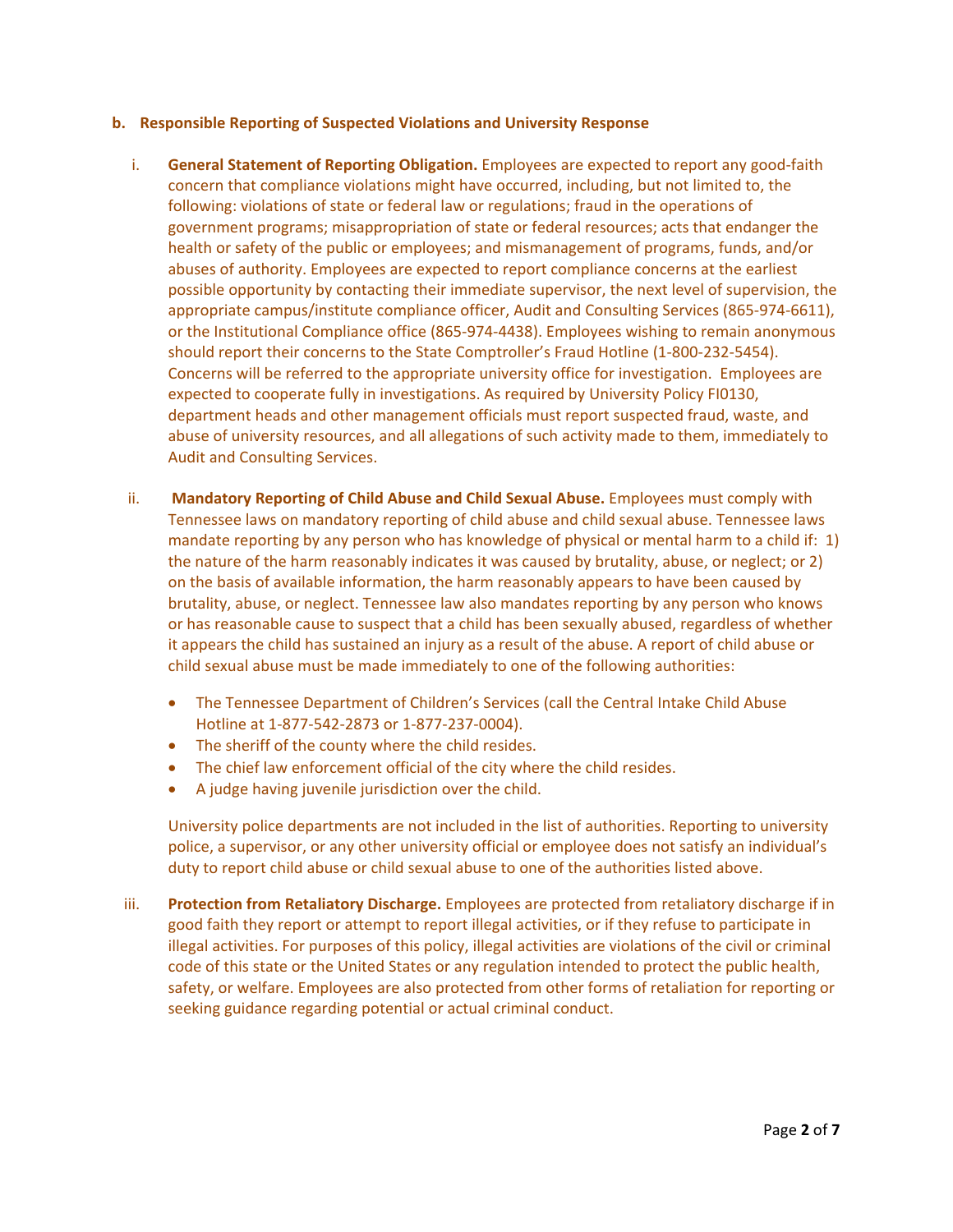#### **c. Respect for Others**

People are the University of Tennessee's most important resource for accomplishing its teaching, research, and public service missions. Accordingly, employees are expected to be committed to creating an environment that promotes academic freedom, diversity, fair treatment, and respect for others. Employees are expected to treat one another, students, and the general public in an honest and respectful manner.

## **d. Avoiding Conflicts of Interests**

Objectivity and integrity are essential qualities for employees of a public institution such as the University of Tennessee. For the university to carry out its missions with unquestioned credibility, employees are expected to maintain the highest levels of integrity and objectivity as they perform their duties. Employees are expected to take all reasonable precautions and seek appropriate guidance to ensure that their outside interests do not place them in conflict with carrying out their duties and responsibilities as UT employees. Employees must disclose outside interests in accordance with university policies so that they can be reviewed and managed or eliminated, as appropriate.

## **e. Responsible Use of University Resources**

Employees must use university property, funds, technology, time, and other resources for legitimate business purposes. Employees must not use university resources for personal gain or to benefit third parties, unless a specific exception has been granted in accordance with policies. Employees are expected to be responsible stewards when using university funds for business travel or entertainment.

## **f. Responsible Conduct in Research**

As members of a research university, employees must conduct research with the highest integrity and in compliance with federal, state, and local laws and regulations and university policies. Employees must recognize that failure to do so can result in significant penalties or criminal prosecution for both employees and the university. Employees involved in conducting research are expected to become familiar with applicable laws, regulations, and policies and to consult with their campus/institute research or compliance office whenever they have concerns or questions. Employees are expected to submit accurate, timely, and complete reports and documents related to research.

## **g. Commitment to Environmental Health and Safety**

Employees are expected to be committed to protecting the health and safety of all university students, faculty, staff, volunteers, patients, and visitors. To accomplish this, the university provides information and training to employees about health and safety hazards and safeguards. Employees are expected to exercise good health and safety practices and to comply with all health and safety laws and regulations.

## **h. Responsible Use and Protection of Confidential Information**

Employees are entrusted with a variety of confidential information about students, faculty, staff, alumni, donors, research sponsors, licensing partners, patients, and others. Employees must access, use, protect, disclose, preserve, and dispose of confidential information in compliance with applicable laws, regulations, contracts, and university policies.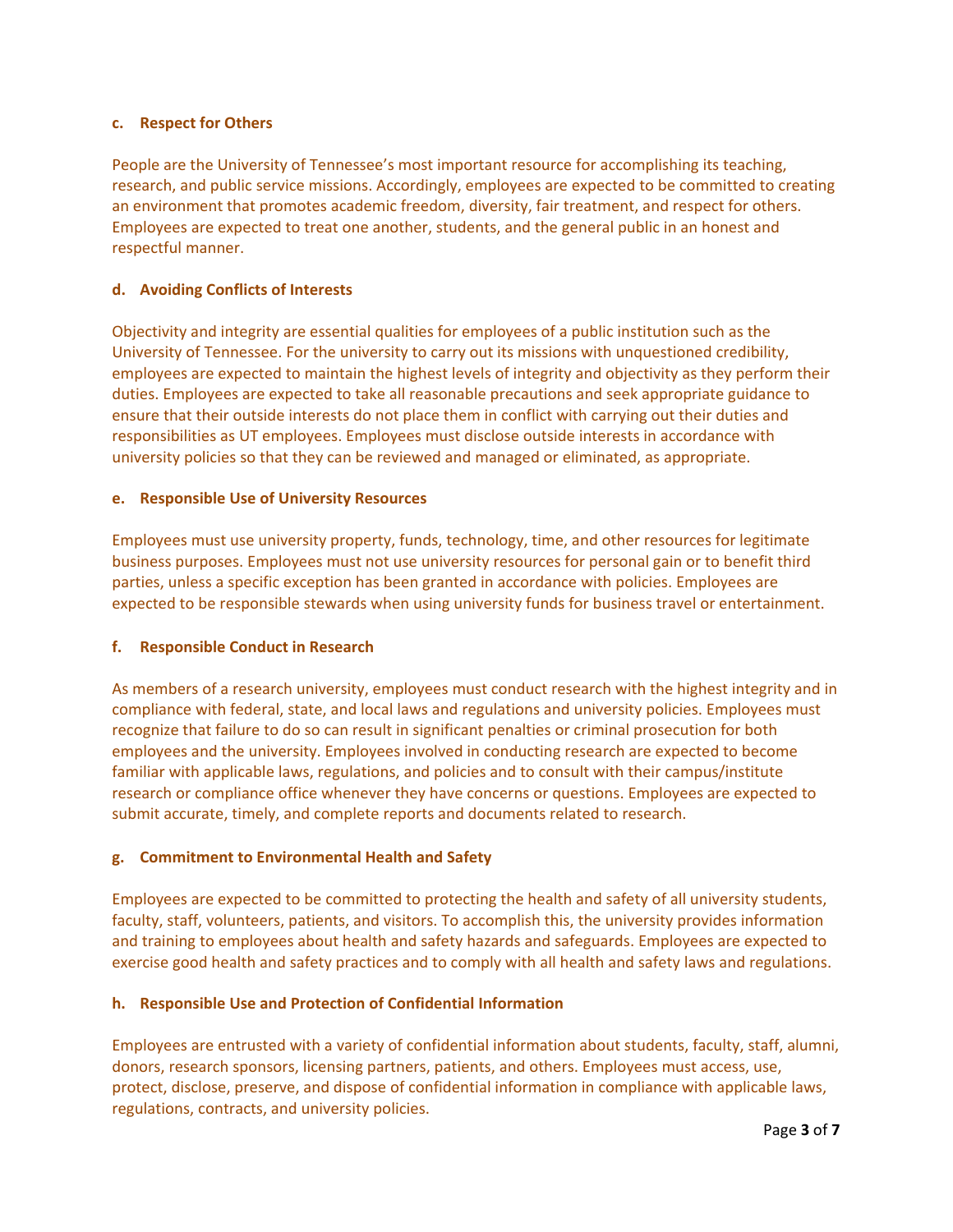## **i. Additional Information**

For university policies, statements, guidelines, and available training related to each of the principles of the Code of Conduct, visit the Office of Institutional Compliance website: http://compliance.tennessee.edu/.

## **3. Specific Examples of Prohibited Conduct**

No Code of Conduct can list all prohibited conduct. The following information, which is not all‐inclusive, illustrates some examples of specifically prohibited conduct that may lead to disciplinary action, up to and including, termination, as either unsatisfactory work performance or work‐related behavior, or gross misconduct, under university policy.

#### **a. Respect for Persons**

The University of Tennessee places a high value on human relations, human diversity and human rights. Consistent with these values, the university strives to maintain a work environment that is characterized by mutual respect for all individuals. Such an environment has no place for harassment or discrimination based on race, gender, religion, national origin, age, veteran status, or disability; such behavior will not be tolerated. As befitting the university's commitment to its public service mission, university faculty and staff are expected to treat one another, students, and the general public in a cordial and respectful manner. The following behaviors are specifically prohibited:

- i. Disorderly conduct,  $\frac{1}{2}$  includinge, but not limited to, using discriminatory, abusive, or threatening language; fighting, provoking a fight, or attempting bodily harm or injury to another employee or to any other individual or threatening physical action or injury on university property or during university activities; or other conduct that which threatens or endangers the health, safety, or well-being of any person.
- ii. Sexual harassment of employees, students, donors, customers, visitors, patients, vendors or any other person on university property or during university activities. Violation of any university policy against harassment, discrimination, or retaliation.

## **b. Respect for Property**

Members of the university community must be responsible caretakers of the university's resources. Consistent with this value, employees are expected to exercise reasonable care in the use of university property and to report any damage to university property to their supervisors and/or other appropriate university officials. The following activities are specifically prohibited:

- i. Willful or negligent damage to university property.
- ii. Theft or dishonesty.
- iii. Tampering with or wantonly destroying university data, records, or other information; gaining unauthorized access to such information; disclosing confidential information; or otherwise misusing university data or information.
- iv. Unauthorized use of university vehicles, mail services, identification and credit cards, telephones, computers, or computer equipment, or other university equipment or materials. Computers and computer accounts are provided to employees to assist them in the performance of their jobs. Employees do not have a right to privacy in anything they create, send, or receive on the a university computer. The university has the right to monitor, for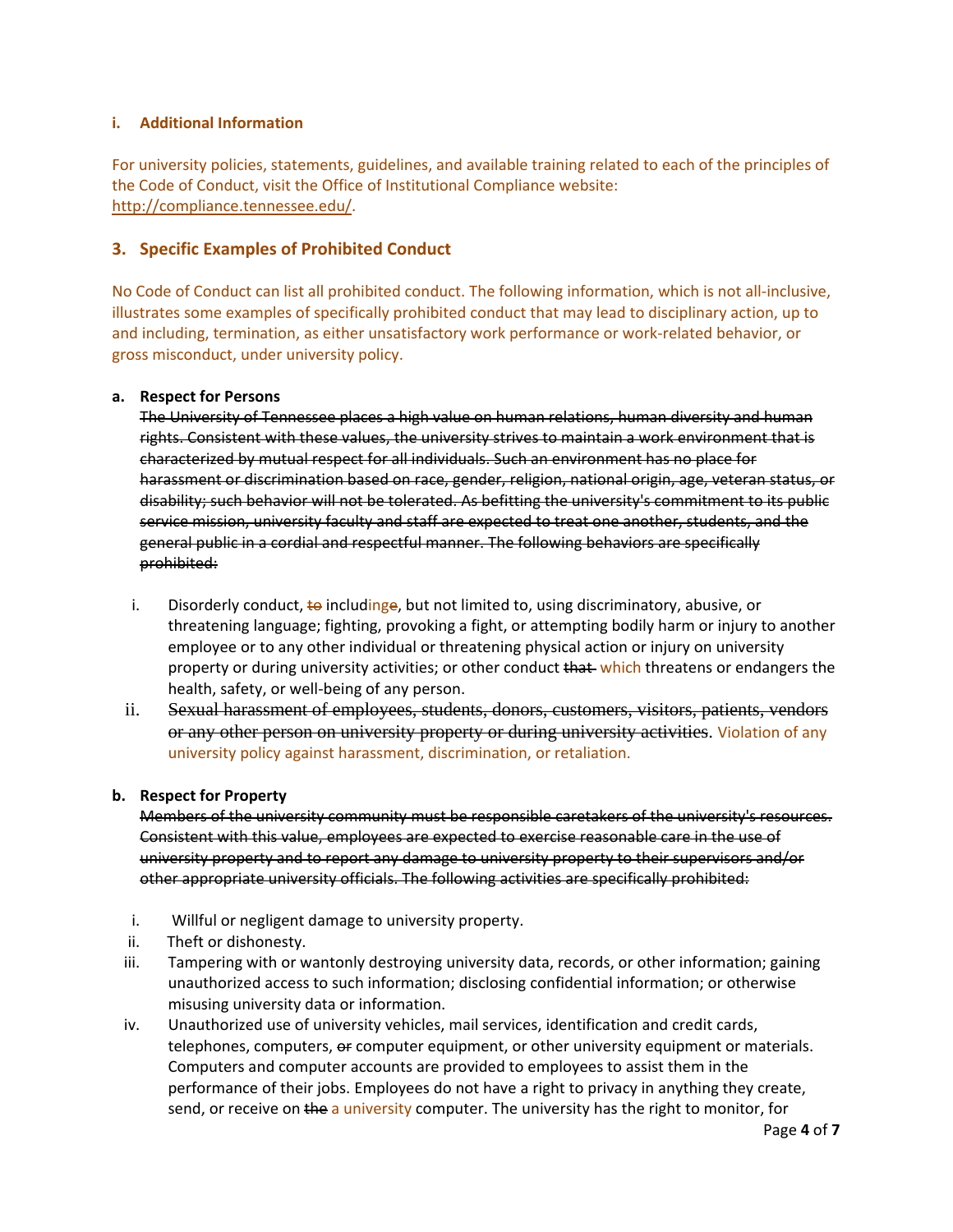business reasons, any and all aspects of any university computer system, including employee e‐ mail.

v. Soliciting, collecting money, or circulating petitions on university property at any time without permission of the chief business officer or designee.

#### **c. Standards of Safety**

The university is committed to maintaining the safety and security of all persons on university property and during university activities and to maintain a safe and healthful working environment. Specific prohibited activities include:

- $\frac{1}{2}$ . Possession of firearms, explosives, or other lethal dangerous materials on university property or during university activities, unless the employee falls within certain categories of employees who must use weapons is authorized by law or university policy to carry weapons, explosives, and other dangerous materials in the course of their employment (such as police officers, R.O.T.C. personnel, etc.).
- ii. Possessing, drinking, or being under the influence of intoxicants on the job; unlawful possession, use or distribution of alcohol on university property or during university activities; illegally using, manufacturing, possessing, distributing, dispensing, or being under the influence of controlled substances on university property or during university activities.

ii. The unlawful manufacture, distribution, dispensation, possession, or use of alcohol, illegal drugs, intoxicants, or controlled substances; abuse of prescription drugs while on duty; use of alcohol in a university vehicle on or off university property; possession or use of alcohol while on duty (except at university‐sponsored events and other events an employee is expected to attend as part of his or her duties); or reporting to work under the influence of illegal drugs or alcohol or while unlawfully using controlled substances.

- iii. Refusal to obey security officials, Civil Defense Emergency Management personnel, or other proper authorities in emergencies.
- iv. Failure to comply with safety rules, regulations, or common safety practices.
- v. Failure to report an accident involving on-the-job injury or damage to university property.
- vi. Smoking in non-designated areas violation of university policy.

#### **d. Compliance with Laws and University Policies**

University staff members are expected to follow acceptable business and professional principles in matters of business and personal conduct and to exhibit personal and professional integrity and objectivity at all times. Faculty and staff of the university are expected to take precautions to ensure that outside financial interests do not place them in conflict with carrying out their duties and responsibilities as employees of the university. Specifically prohibited activities include:

- i. Falsification of university records.
- ii. Misrepresentation of academic credentials is a Class A misdemeanor in Tennessee, which is defined by Tennessee law as follows: "A person commits the offense of misrepresentation of academic credentials who, knowing that the statement is false and with the intent to secure employment at or admission to an institution of higher education in Tennessee, represents, orally or in writing, that such person 1) has successfully completed the required course work for and has been awarded one or more degrees or diplomas from an accredited institution of higher education; 2) has successfully completed the required course work for and has been awarded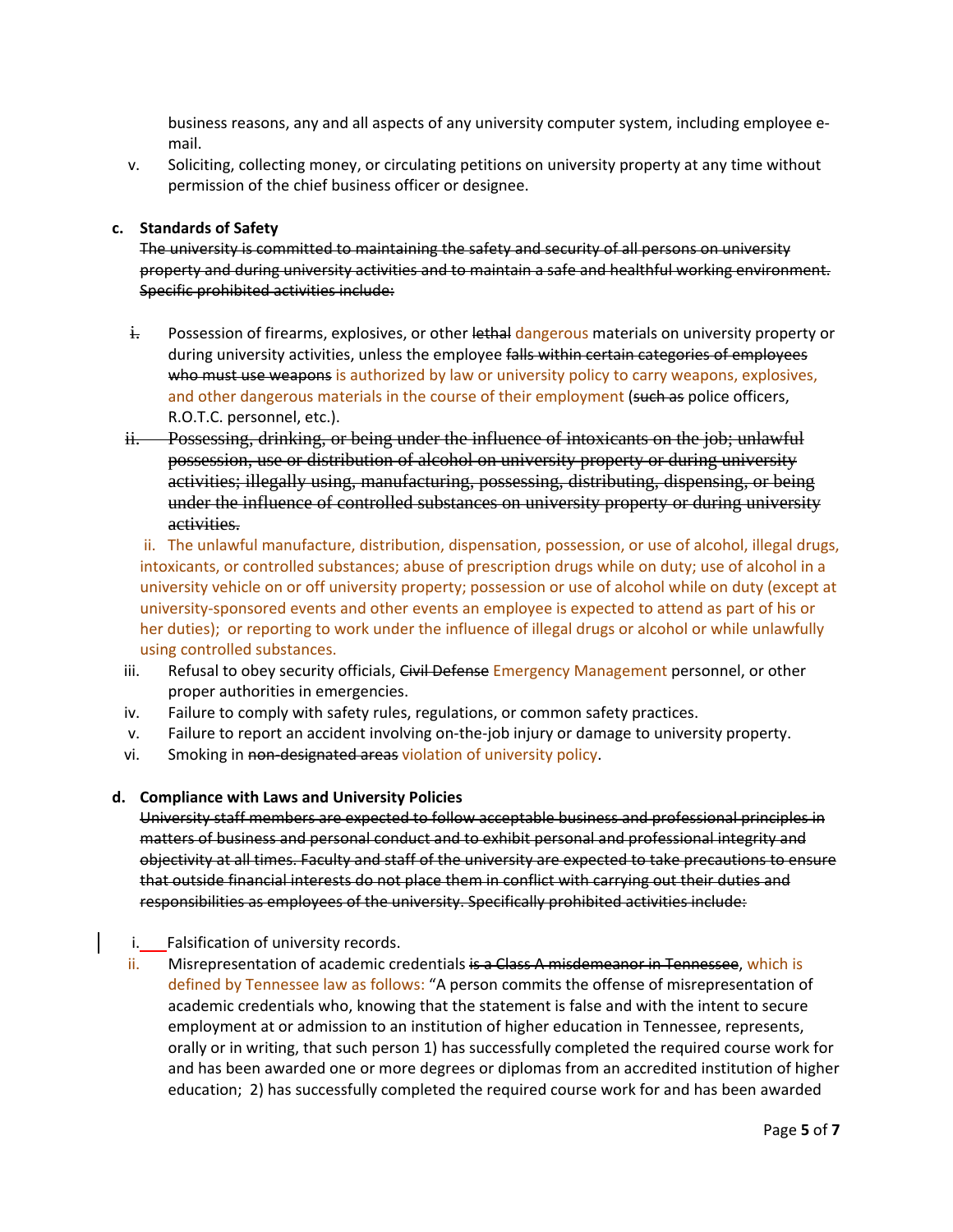one or more degrees or diplomas from a particular institution of higher education; or 3) has successfully completed the required course work for and has been awarded one or more degrees or diplomas in a particular field or specialty from an accredited institution of higher education." Misrepresentation of academic credential is a Class A misdemeanor.

- iii. Behavior or conduct unacceptable to the university or the community at large.
- iv. Violating Violation of federal government security regulations as outlined in contracts.
- v. Any violation of state or federal any law in the performance of duties or that affecting affects the ability to perform assigned work duties satisfactorily.
- vi. Failure to comply with Tennessee laws on mandatory reporting of child abuse and child sexual abuse.
- vii. Failure to comply with laws regarding mandatory reporting requirements applicable to health care professionals' interactions with patients while acting within the scope of university employment.
- viii. Failure to comply with the university's conflict of interests policy.
- ix. Fabrication, falsification, plagiarism, or other serious unethical or illegal deviations from accepted practices in proposing, conducting, reporting the results of or reviewing research of service activities, in violation of university policy or state or federal law or regulations.
- x. The access, use, or disclosure of a person's financial, personal, protected health information, or other confidential information without authorization or legal justification, in violation of university policies or law, e.g., privacy provisions of the Health Insurance Portability and Accountability Act of 1996 (HIPAA) and the Federal Educational Rights and Privacy Act (FERPA).
- xi. Gambling on university property or during university activities.
- xii. Flagrant violation or failure to observe traffic or parking regulations. Employees are expected to report to their supervisor, or other university authority, evidence of activity by a state agency, contractor or employee that constitutes any of the following: violation of state or federal law or regulations, fraud in the operations of government programs, misappropriation of state or federal resources, acts which endanger the health or safety of the public or employees, and mismanagement of programs, funds and/or abuses of authority. The reporting of such evidence may be done in confidence, to the extent the law permits, to Audit and Consulting Services. Retaliation against an employee reporting evidence of or refusing to carry out a directive to engage in such activity is strictly prohibited.

## **e. Work Performance**

The university expects faculty and staff to make a commitment to quality job performance. Issues of poor performance or misconduct compromise both the employee and the organization. For this reason, the university expects work performance to meet high standards at all times. Prohibited behaviors include:

- i. Insubordination or refusal of an employee to follow instructions or to perform designated work or to comply with directives of authorized university officials.
- ii. Failure to wear proper uniform or identification in the prescribed manner as may be required by the university.
- iii. Sleeping on the job.
- iv. Failure or refusal to maintain or obtain required licensure, certification, or registration.
- v. Instigating or participating in deliberate low productivity and/or interfering with another employee's work.